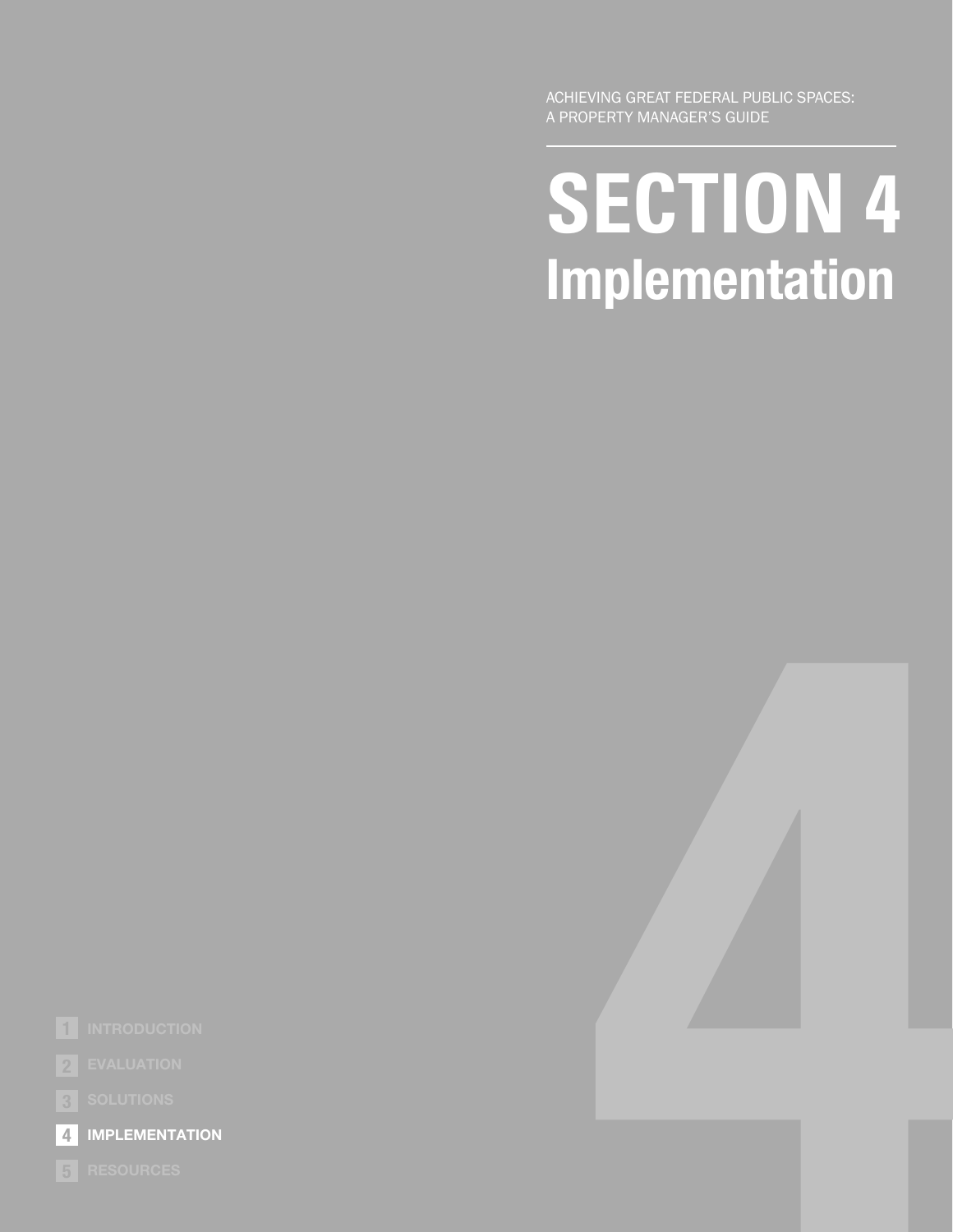# **Planning for Implementation**

Once you have completed the Place Audit and worksheet exercises in Sections 2 and 3, the following steps will help you move forward as you prepare for the next phase of work on your facility's public spaces. Each letter below (A-I) contains a sequence of outreach techniques and activities. It is not necessary to follow each step in the order in which it is presented. Read through all the steps in their entirety first, then carry out the tasks that seem most appropriate to the work you are currently engaged in or planning to undertake. If you are currently focusing on short-term improvements, for instance, then the internal steps will be most relevant at this time. If you are considering medium- or long-term improvements, then both internal and external steps will prove useful.

#### INTERNAL AGENCY-BASED IMPLEMENTATION STEPS

- A. Develop an observation routine
- B. Compile a list of short-, medium- and long-term improvements from the Section 3 worksheets and from your daily rounds.
- C. Identify federal agency resources that can help implement the list of improvements.
- D. Identify the regulations and approvals that would have to be amended or obtained to permit or encourage the improvements.
- E. Match the improvements with existing funding sources available to you.

#### EXTERNAL IMPLEMENTATION STEPS

- F. Identify key stakeholders to include in the implementation process
- G. Engage with key stakeholders
- H. Expedite tasks that fall outside GSA's jurisdiction and responsibility.
- I. Coordinate with public and private partners on capital construction or repair and alteration projects.
- J. Create long-term partnerships

# INTERNAL AGENCY-BASED IMPLEMENTATION STEPS

The first set of steps (A-E) focuses on working within GSA and within your building. You can do many of these tasks on your own or with a small group of staff and GSA colleagues.

#### A. **DEVELOP AN OBSERVATION ROUTINE**

Property managers are uniquely qualified to observe how well their public spaces function on a day-to-day basis. The tasks outlined below will help property managers keep an eye on things, both systematically and comprehensively:

- Keep a notebook in which to track your observations.
- Walk around the property at different times each day of the week—for example, early morning when people are arriving for work; at lunchtime; and in the evening – after dark – when tenants are leaving for home. Jot down what people are doing at these times of day, where they may be seeking shelter, how they are moving through the space, what areas they may be avoiding. Where are people sitting? Where are they congregating? Watch people as they approach the building. Do they seem lost? Do they have trouble crossing the street due to fast moving traffic or a lack of crosswalks?
- Walk around the property at different times of year—when the weather is hot and sunny, when it is raining, and, if possible, when it is snowing. Note how people's use of public spaces changes in different conditions.
- Also keep track of the physical condition of your space. Make notes of outdated signage, dead plants, graffiti, burnt out light bulbs, overflowing waste receptacles, cracks in the paving, and so on. Make a list of things that need to be repaired. Identify "quick fixes" that should be made right away.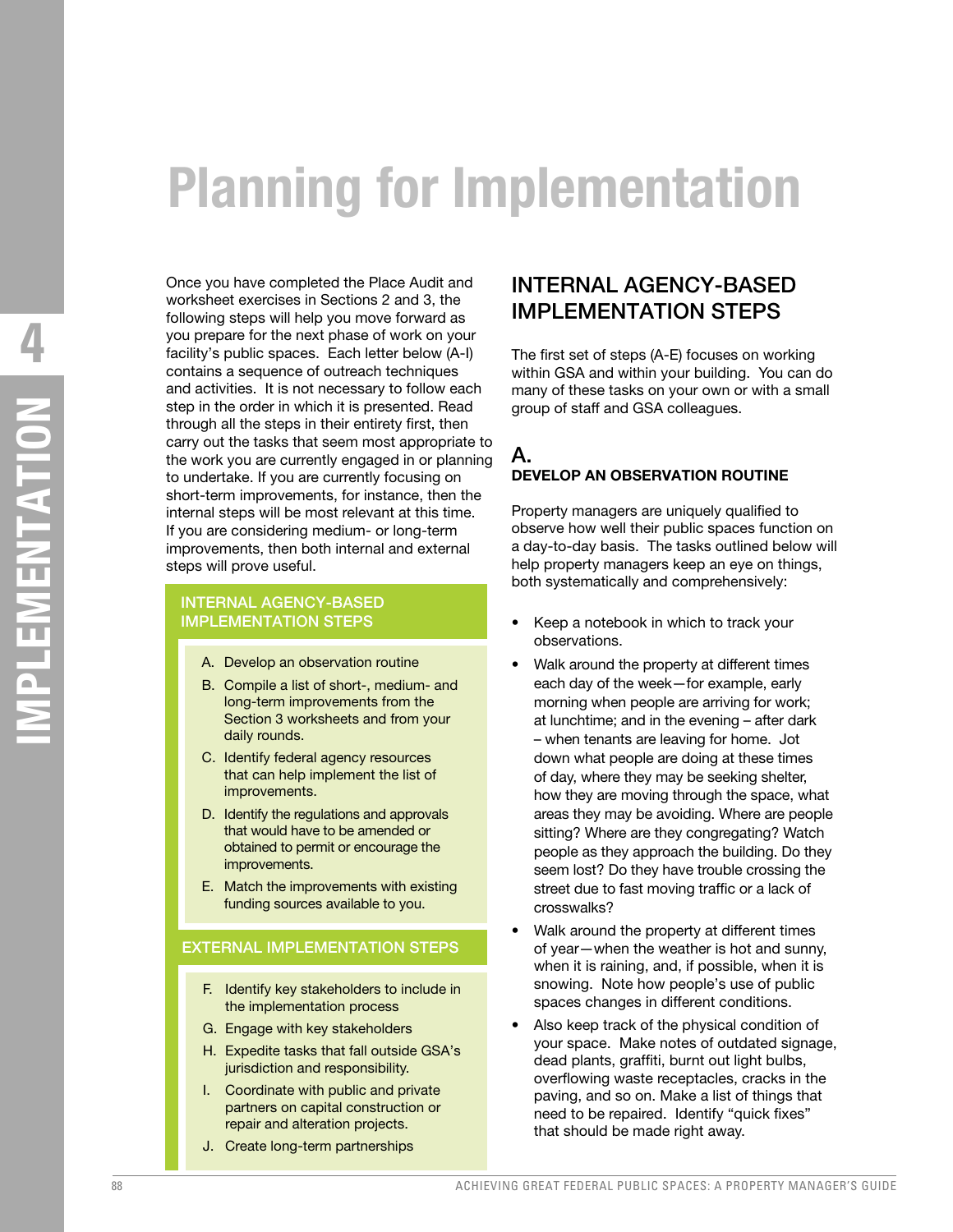Talk to your security personnel. Find out what questions they are being asked by visitors and tenants. Ask them what needs attention or what may be a problem.

## B.

**COMPILE A LIST OF SHORT-, MEDIUM- AND LONG-TERM IMPROVEMENTS FROM THE SECTION 3 WORKSHEETS AND FROM YOUR DAILY ROUNDS.**

- Make a list of those items that are the responsibility of GSA personnel. If possible, identify precisely whose area of responsibility and jurisdiction these ideas fall under.
- Make a list of those tasks that fall out of the range of GSA personnel jurisdiction and responsibility. If possible, identify whose area of responsibility and jurisdiction these non-GSA-related ideas fall under.
- Prioritize all the GSA-related short-, mediumand long-term tasks in one list; do not divide into segments based on the Action Points.
- Locate the desired activities and improvements on a basemap of the site to create a concept plan for what the changes will look like. This can be used to guide implementation of both short-term improvements and long-term changes to the site.
- To promote the idea of making public space improvements, outline all the potential benefits that would accrue to customer agencies, visitors, and neighboring businesses and institutions if the improvements were implemented.

#### C.

#### **IDENTIFY FEDERAL AGENCY RESOURCES THAT CAN HELP IMPLEMENT THE LIST OF IMPROVEMENTS.**

• Select a group of GSA colleagues, including program officers as well as facilities officers, with whom to share ideas.

- Work with this group to generate a list of agencies to approach about assisting with the improvements.
- Approach the federal and tenant agencies you have identified about assisting with your public space projects, using the list of benefits from item (B) to build interest. By having your tenant agencies and non-GSA federal partners talk about the larger spin-off benefits to be garnered by your efforts, you build external support for these ideas among people who can assist you in getting them implemented among GSA "higher-ups."

# D.

#### **IDENTIFY THE REGULATIONS AND APPROVALS THAT WOULD HAVE TO BE AMENDED OR OBTAINED TO PERMIT OR ENCOURAGE THE IMPROVEMENTS.**

- Select a group of GSA colleagues with whom to share ideas.
- Work with this group to generate a list of relevant regulations and approvals.
- Take the list to your Property Management Leadership Network representative to discuss at their next meeting.
- Determine how flexible the regulations may be.
- Talk to your Assistant Regional Administrator about allowing you to a) modify the rules or b) test your ideas to see how well they work and then modify the rules to allow them to happen more regularly.

# E.

#### **MATCH THE IMPROVEMENTS WITH EXISTING FUNDING SOURCES AVAILABLE TO YOU.**

- Brainstorm a list of available sources to fund the improvements.
- Develop a timeline showing how the improvements can be phased in over consecutive funding cycles.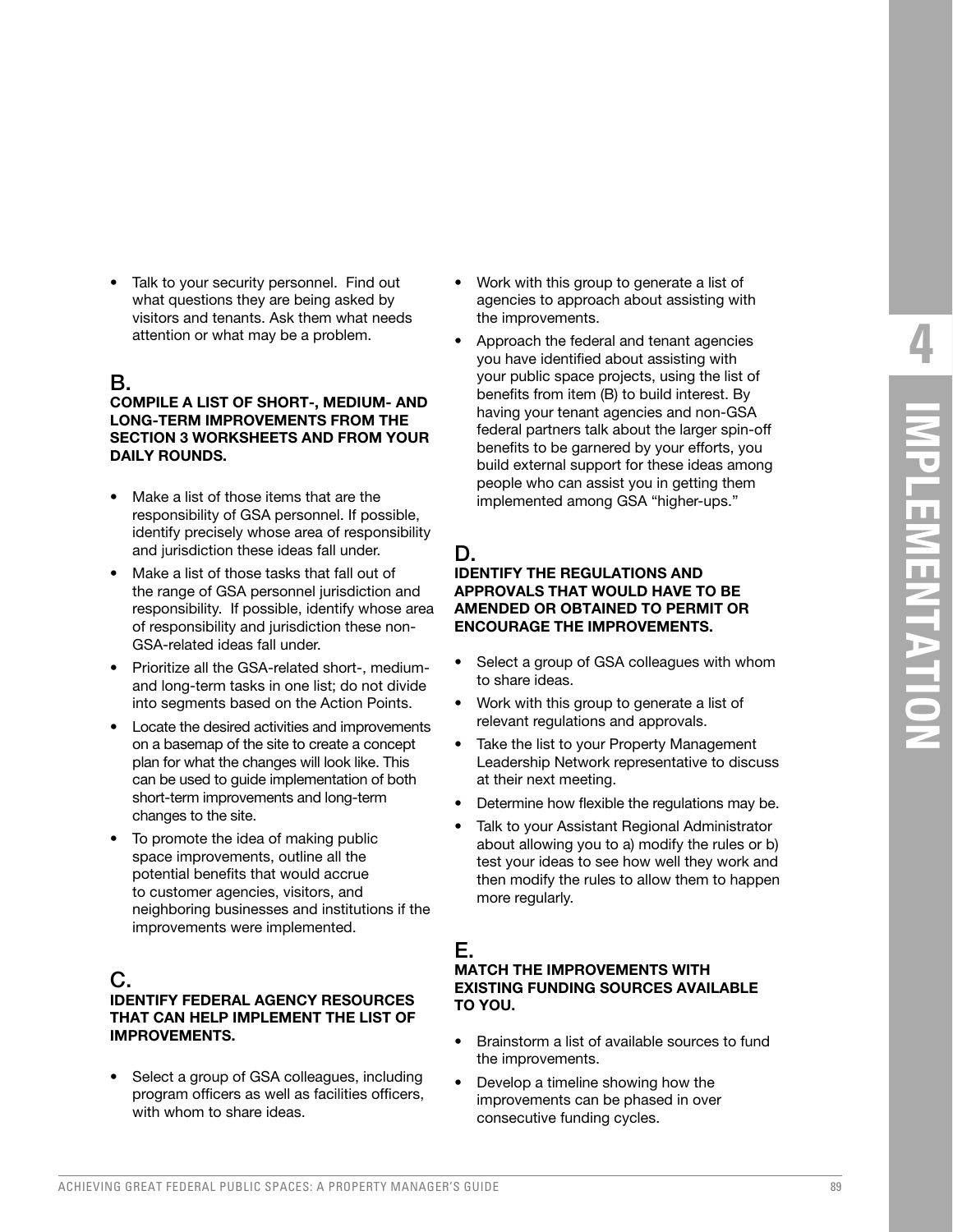*A number of people—key stakeholders—also have a working knowledge of your public spaces, which can help deepen your understanding of both challenges and potential solutions.* 

• Review the Case Studies later in this section for innovative, successful initiatives undertaken by GSA property managers.

# EXTERNAL IMPLEMENTATION **STEPS**

The second set of steps (F-I) necessitates a broader outreach effort to partners and potential collaborators from around your city. One important thing to keep in mind is that the Place Audit can be used at different stages in this process. Whether you are developing an SFO, putting together a prospectus, or undertaking a repair and alteration project, you can conduct the Place Audit with your partners to generate ideas and shape a sound strategy.

# F.

#### **IDENTIFY KEY STAKEHOLDERS TO INCLUDE IN THE IMPLEMENTATION PROCESS**

As a GSA property manager, you possess critical knowledge about the public spaces on and around your property. But a number of other people—key stakeholders—also have a working knowledge of your public spaces, which can help deepen your understanding of both challenges and potential solutions. For this step, you may wish to form a steering committee with colleagues from your building and downtown area contacts. The committee can help you identify additional stakeholders and prepare to conduct the Place Audit with a broader group.

#### **Who are your key stakeholders?**

People who use your building and its public spaces:

- Employees who deal directly with visitors to your building
- Building tenants
- Client agencies
- **Building visitors**

People who affect the environment around your property:

- Owners, managers, and/or employees of nearby properties
- City agencies (Departments of Planning, Public Works, Parks and Recreation, etc.)
- Chambers of Commerce, BIDs, downtown associations, or other civic organizations that produce events and offer other services
- Owners or employees of retail establishments in your building or in nearby buildings

Potential partners for programming, retail, and other activity:

- Retailers that could locate satellite vending kiosks and carts at your facility
- Visitors bureaus to encourage a connection between downtown and your facility
- Convention centers and arenas to coordinate and program "before and after events" on your plaza
- Musical groups, such as local orchestras, choirs, or marching bands, to perform at events
- Public art commissions to provide guidance on selection and location of temporary exhibitions and works of public art
- Schools and universities to use buildings for exhibition space

# G.

#### **ENGAGE WITH KEY STAKEHOLDERS**

- Survey tenants, client agencies, and other stakeholders identified in Item F about what they would like to see take place in the public spaces inside and outside of the building. Ask about:
	- Everyday uses and activities
	- Amenities
	- Programming and special events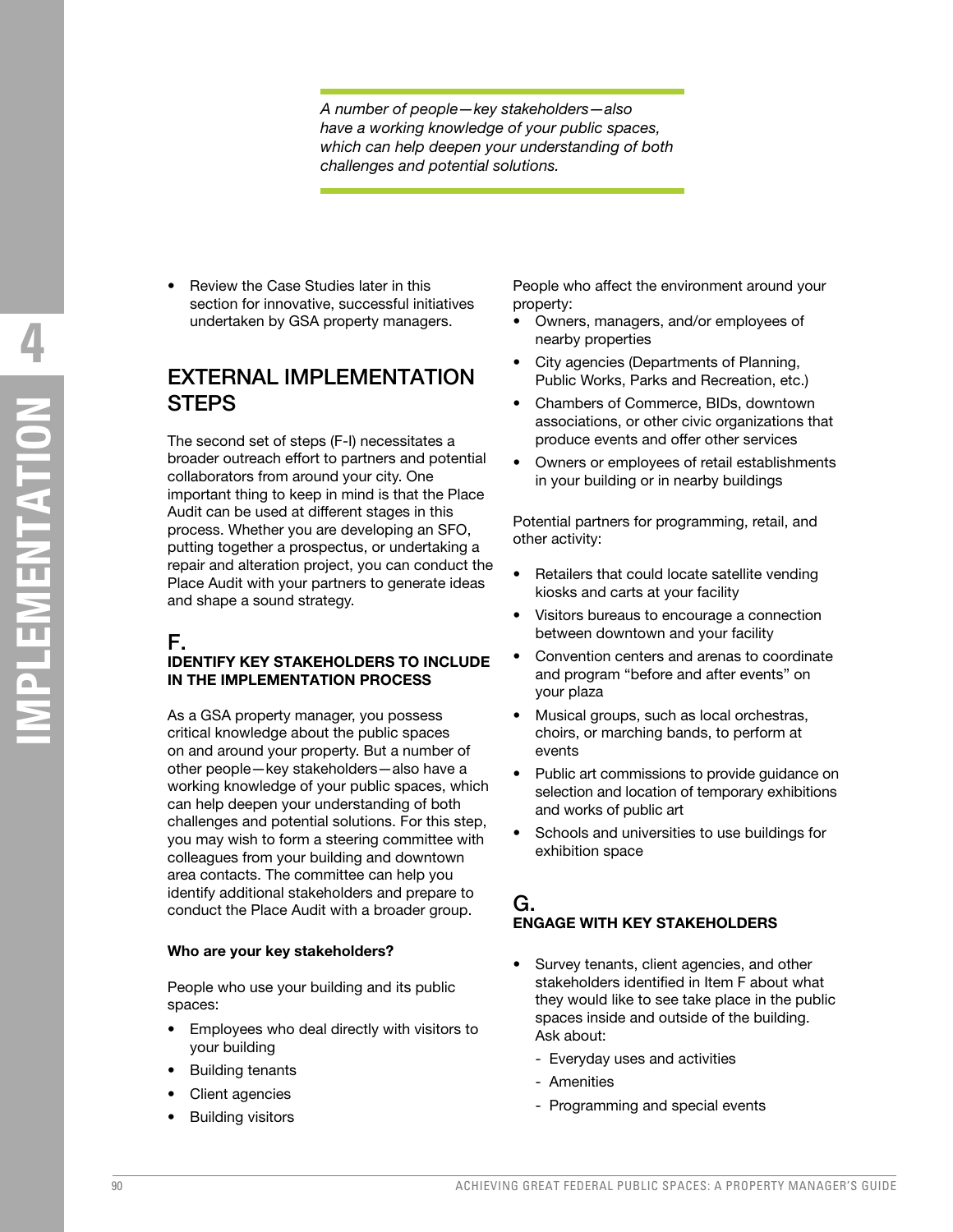#### OR

- Conduct the Place Audit with representatives of all stakeholder groups:
- Observe the facility's public spaces (have stakeholders fill out the checklists as a group)
- Talk to people who are using the public spaces about their ideas
- Identify problems and opportunities for short-, medium- and long-term changes
- Locate the desired activities and improvements generated by your stakeholders on a basemap of the site to create a concept plan for what the changes will look like. This can be used to guide implementation of both short-term improvements and long-term changes to the site.
- Jointly identify with stakeholders the assets and skills they can each bring to the project. For example:
- Programs and events that highlight the mission of their institutions
- Specific professional expertise (e.g. horticulture, theater, etc.)
- Joint marketing and advertising

#### H.

#### **EXPEDITE TASKS THAT FALL OUTSIDE GSA'S JURISDICTION AND RESPONSIBILITY.**

- Review the list from Item B of tasks that fall outside GSA's jurisdiction and responsibility, then contact the agencies, organizations, and individuals responsible for these areas. Call a meeting to present and discuss the list.
- As part of the meeting, schedule times to conduct the Place Audit with these partners on the publicly and privately managed spaces and properties proximate to your site to generate even more ideas. Use the results to generate additional short-, medium- and long-term non-GSA-related tasks with these partners.
- Combine these additional ideas with your original list from Item B, then prioritize all non-GSA-related short-, medium- and long-term tasks in one list; do not divide into segments based on the Action Points.
- Brainstorm available sources to fund the improvements.

# I.

#### **COORDINATE WITH PUBLIC AND PRIVATE PARTNERS ON CAPITAL CONSTRUCTION OR REPAIR AND ALTERATION PROJECTS.**

Long-term improvements pose their own set of challenges and opportunities. When you are about to undertake a capital construction or repair and alteration project, meeting early on with the city, redevelopment authority, or other agencies outside GSA will enable you to determine opportunities to leverage your project and receive additional or higher-standard design features, amenities, or services in exchange. Use the following steps as a guide to successful collaboration and partnership building.

- Meet with staff from city agencies in charge of infrastructure outside GSA's jurisdiction that you would like to see improved (sidewalks, streets, transit facilities, non-GSA public spaces) and present the long-term changes generated by your stakeholders from Item H.
- Ask the city to identify repair, replacement, or capital construction projects they are already executing or planning for the areas proximate to your building. For a GSA property manager, becoming familiar with the master plans, studies, and city initiatives for the areas immediately adjacent to your facility and in the city at large is crucial, providing a 'window of opportunity' to effect changes that would otherwise be unworkable or too costly. Likewise, a GSA project can provide an impetus for the city to modify development plans for adjacent properties to benefit GSA clients and the community at large.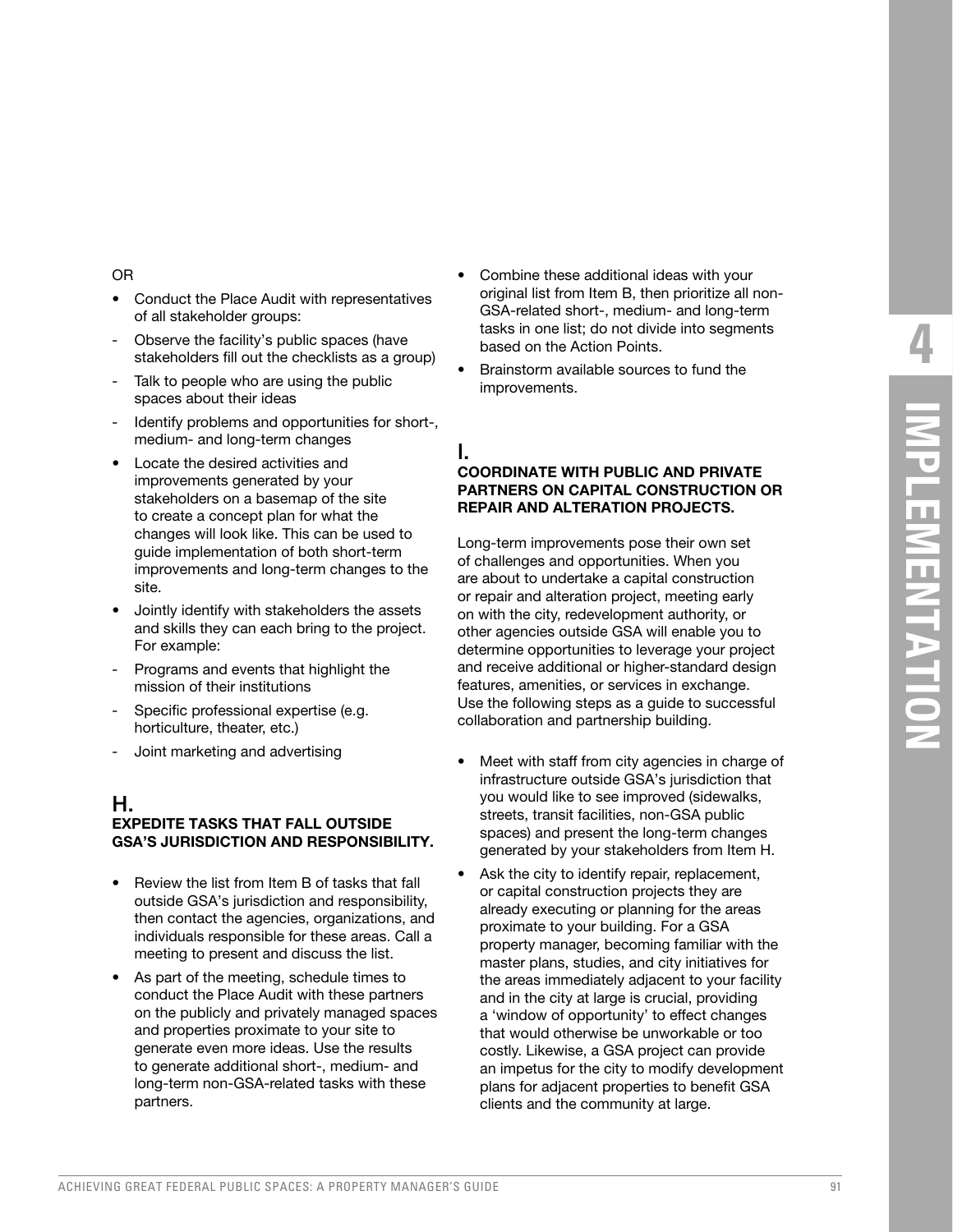- **MPLEMENTATION IMPLEMENTATION**
- Meet with the developers and owners of private properties and present the long-term improvements from Item H. Determine what private development is planned for the blocks surrounding your building as well.
- Develop a strategy for making improvements to your property that will dovetail with the work planned by the city and private sector.
- Include the city's concerns and plans in the FedBizOpps announcement so that bidders have an opportunity to address and incorporate city design guidelines and standards in their proposals from the start.
- Prioritize and develop a phasing plan for the improvements based on funding availability and the public and private sector projects planned or underway in your area.

# J.

#### **CREATE LONG-TERM PARTNERSHIPS**

If no expansion or repair and alteration project is planned for the immediate future, but GSA or any of its public and private partners foresees the need for a major capital improvement in five or ten years' time, it is still a good idea to share plans as soon as possible. The following steps will help you sustain good working relationships with your long-term partners.

- Convene public and private partners to discuss the broader, long-term goals of each stakeholder. Present GSA's future site development/redevelopment plans, no matter what stage the ideas are in.
- Brainstorm areas of overlapping goals and opportunities for cooperation.
- Identify potential points of conflict that will need to be resolved, keeping in mind the larger, long-term goals of the collective effort.
- If necessary, conduct a master planning effort for a new site, and include the city in the process.
- Contact First Impressions Architecture and Landscape Architecture IDIQ firms to assist you with a more formal planning process or any step under items I and J.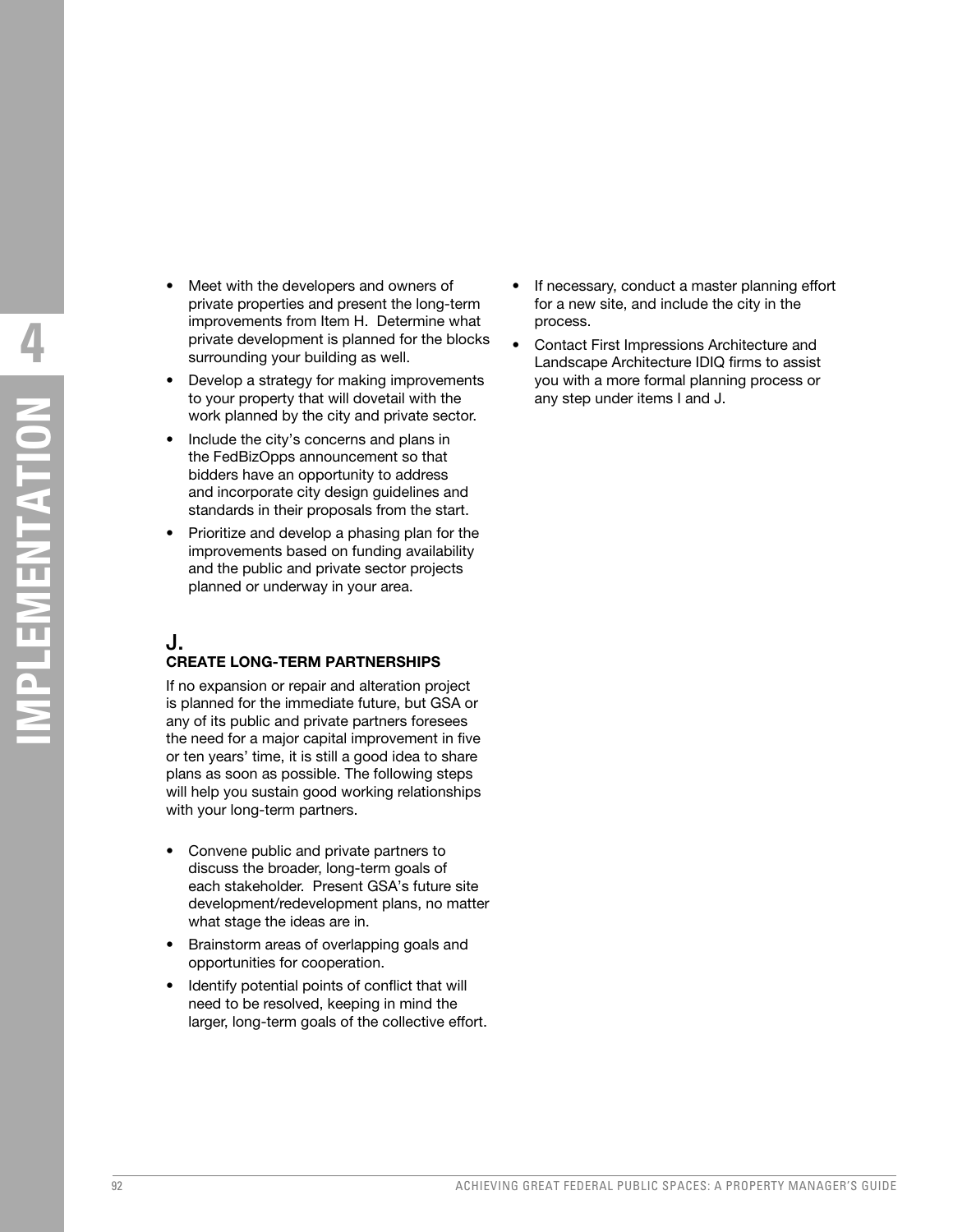# **Eleven Principles For Turning Federal Spaces Into Great Civic Places**

The following principles provide a framework for achieving GSA's Public Space Goals, applying the Action Points, and implementing the solutions described in the earlier sections of this guide. As you go forward with the process of improving your facility's public spaces, keeping these principles in mind will increase your chances for success.

Although every public space has different features, resources, constraints, and stakeholders, the approach to maximizing their potential is similar. Certain situations and challenges affect every GSA public space project, and the principles offer ways to solve these common problems and implement solutions effectively from the outset of the process. Whether building or renovating facilities to meet core business goals—or even working with community partners to address client concerns about a facility's surroundings—the principles offer useful concepts and techniques that can be applied to any GSA project that affects public space.

#### 1. THE COMMUNITY IS THE EXPERT

To create a successful place, it is essential to address the concerns, desires, and talents of the people who will use it. Tapping into the ideas and talents of a community—that is, those who have a stake in a particular place—is crucial in deciding how to improve an existing place or develop a vision for a new place. The people who live or work in an area know from experience which areas are dangerous and why, which spaces are comfortable for lunching outside, in which location the traffic moves too fast, and where children can safely walk, bike or play. They provide perspective and valuable insights into how an area functions; overall, they have a unique understanding of the issues that are important.

The 'community' includes local partners, city officials, and others who we might traditionally think of as the public. And remember that 'community' means 'client' too. Consider

all the different types of federal agencies in a GSA building, such as the Social Security Administration, or Immigration and Naturalization Service, that generate high numbers of visitors and depend on public access or visibility. Agencies like the National Park Service or Environmental Protection Agency have missions that may be educational or of special local interest, and a building's public spaces present opportunities to get those missions out to the public. Consider, too, any concern you've heard from a client agency about the quality of their workplace or its surroundings. All of these agencies are key members of the 'community'. In addition, stakeholders from the larger community may share many of these concerns and desires and, if asked, would be willing to bring valuable resources to the table to address these issues.

The sooner the community becomes involved in planning a public space the better. Projects are most successful when the community is encouraged to stay involved throughout the process and eventually become stewards of the place as it changes over time.

#### 2. YOU ARE CREATING A PLACE— NOT JUST A DESIGN

In order for a federal project to create a valuable civic place, the entire undertaking must be approached more comprehensively than simply creating a design. When people describe a place they enjoy, they use words like "safe," "fun," "charming," and "welcoming." These words describe the intangible qualities of a true place – the kind of place people talk about and return to over and over again. GSA knows bricks and mortar projects as well as anyone, but it takes more than just the bricks and mortar to make the place. While design is crucial, design alone cannot create a place that is inviting and active. A truly successful project incorporates effective ongoing management and requires the involvement of many different disciplines and stakeholders.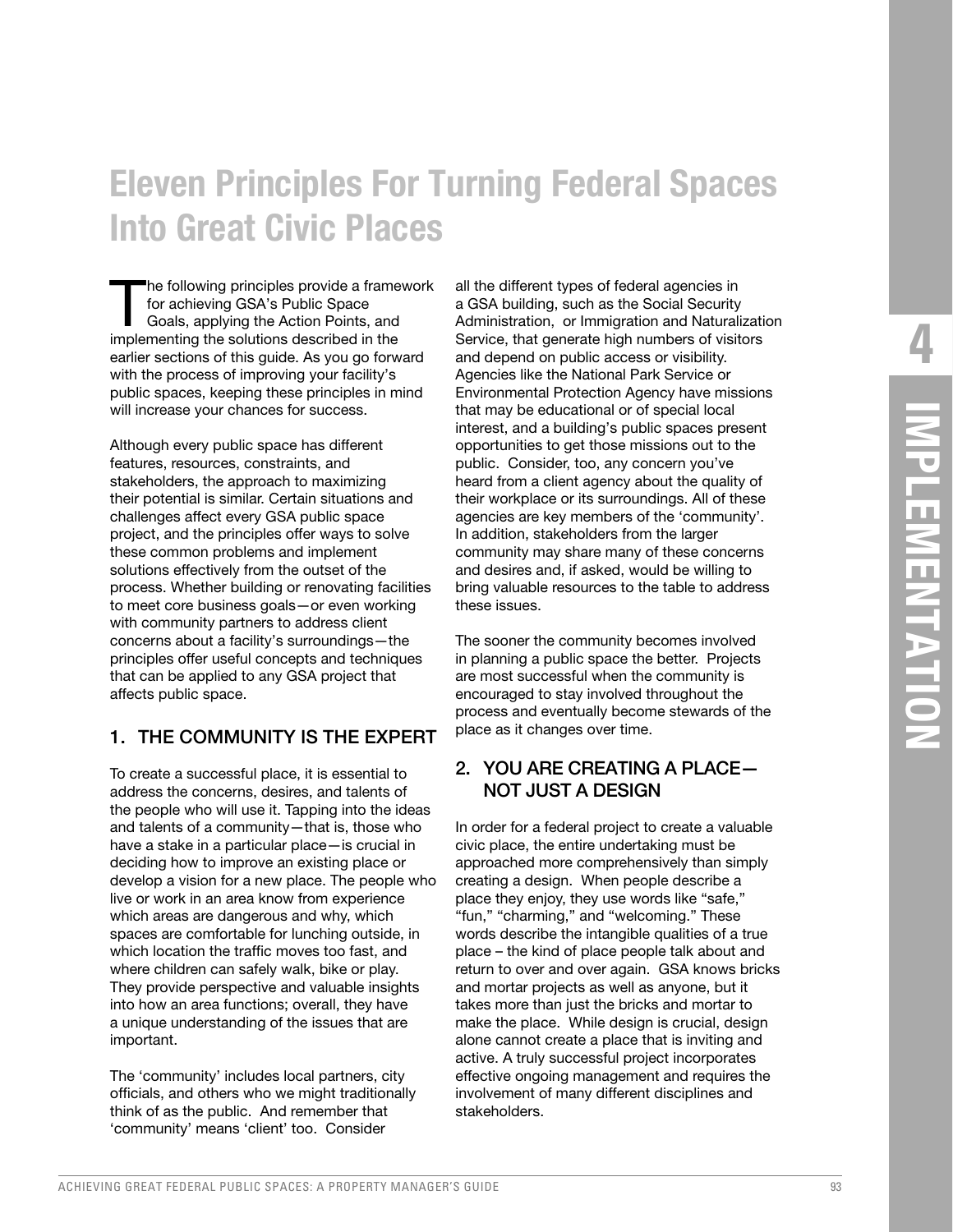# 3. YOU CAN'T DO IT ALONE

Improving a public space and its surrounding neighborhood requires more resources and expertise than any one individual or organization can provide. Never underestimate the value of a broad range of partners. Partners can contribute innovative ideas, financial support or in-kind goods and services that contribute to GSA's properties as well as the neighborhood. They can help by collaborating on activities such as joint marketing, fundraising, and security that are difficult to organize at the scale of a single public space. Partners can also broaden the impact of a public space by coordinating on improvement projects or programming schedules.

In fact, the right partners can help GSA maximize the potential of its public spaces even where budgets and human resources are constrained. GSA's public spaces can be very valuable venues to support an organization's mission. In many cases, they can "bring" their program to GSA's space and create the activity without requiring resources from GSA, since the value of the public space makes it worth the partners' effort. It pays to involve a broad range of partners—and to appreciate how GSA's public spaces can offer attractive venues for them.

## 4. THEY ALWAYS SAY, "IT CAN'T BE DONE." BUT IT DOESN'T ALWAYS TURN OUT THAT WAY.

Because government is compartmentalized and fragmented, public officials often have a limited ability to deal with public spaces effectively themselves. In municipal governments, for instance, there are myriad agencies that affect public space, but unfortunately, few cities have a single department or person responsible for developing and managing public places. Also, these agencies often have larger mandates that make the creation of effective public spaces a secondary consideration. Therefore, when an idea stretches the established habits of an agency, and an official says, "It can't be done,"

- The community is the expert. **1**
- You are creating a place, not a design. **2**
- You can't do it alone. **3**
- They always say it can't be done. **4**
- You can see a lot just by observing. **5**
- Develop a vision. **6**
- Form supports function. **7**
- Triangulate. **8**
- Start with the petunias. **9**
- 10 Money is not the issue.
- 11 You are never finished.

what that usually means is: "We've never done things that way before."

This is especially challenging for GSA property managers, given the very real fiscal constraints and security concerns under which they operate, the preferences of tenant agencies, and the often pressing issues that compete for their limited time. However, changing one's perspective as to what is possible is the key to success. In fact, when you reach the point when people start to say it can't be done, that usually means you are well on your way to getting the most out of the project. Bringing clients and partners into the process early on, and in a meaningful way, will enable you to overcome obstacles together and exceed expectations.

## 5. YOU CAN SEE A LOT JUST BY OBSERVING.

It is important for property managers to gain an intimate understanding of how their civic place functions on a day to day basis. Regularly observing the way people use your facility's public spaces as you go on your rounds can yield tremendous insight into what people want from the space and what improvements are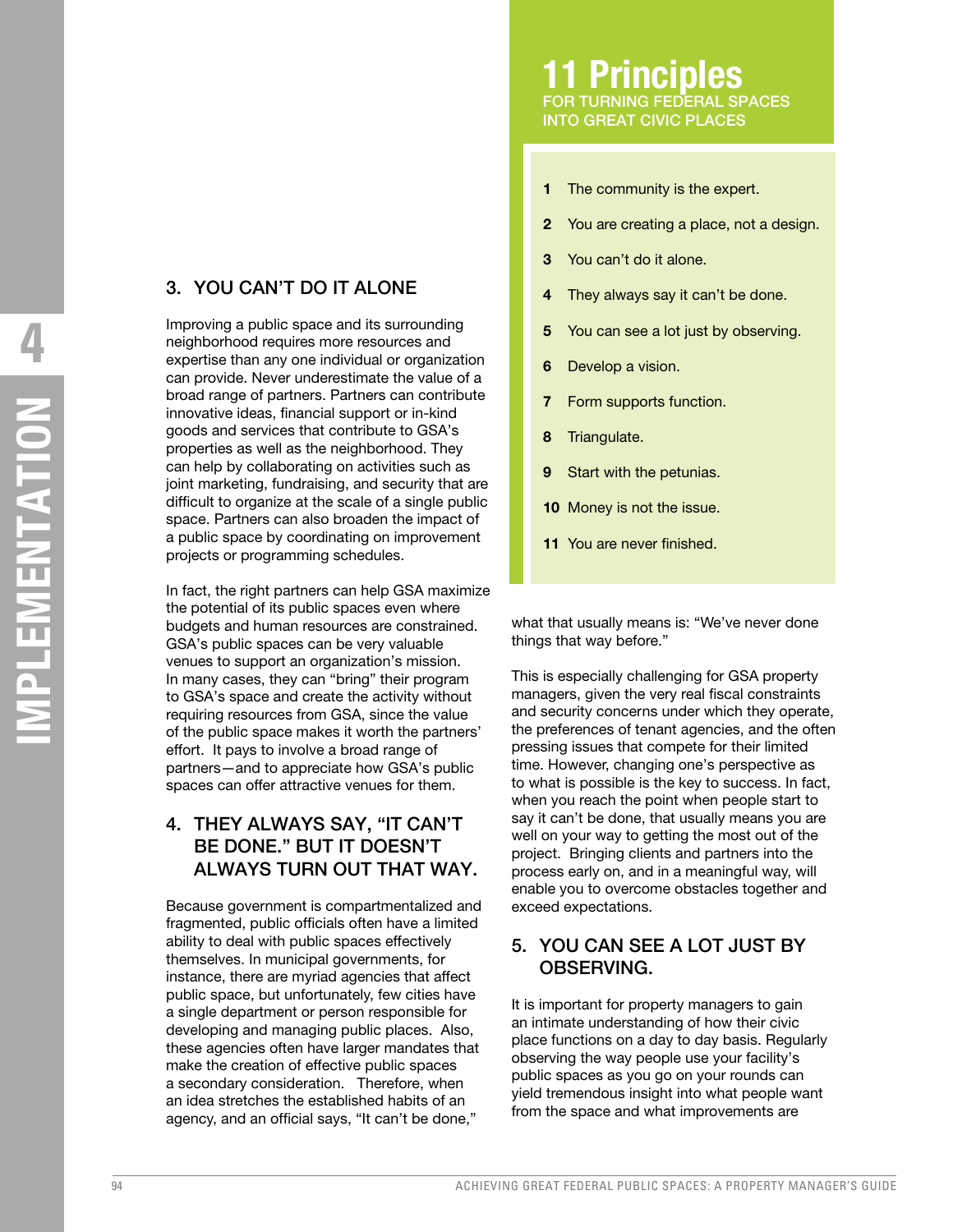*When you reach the point when people start to say it can't be done, that usually means you are well on your way to getting the most out of the project.*

needed. People will often go to extraordinary lengths to use a less-than-optimal space in the manner that suits them best. For example, if you observe people using waste receptacles as places to sit (which happens more often than you would think), then that is a strong signal that better seating is needed.

By routinely observing the use of a public space, you will also be better prepared to guide potential partners through the Place Audit to evaluate the facility. GSA has found that observing places together with clients and other stakeholders goes a long way toward developing the relationships that are needed to make great projects. Often, stakeholders have not had an opportunity to discuss their mutual interests and concerns. Bringing them together to observe a place is a highly effective way to further mutual understanding and trade insights and thoughts as to who can contribute the energy and resources needed for improvements.

#### 6. DEVELOP A VISION.

Every federal facility has its own community whose ideas can evolve into a vision for the place. What is a "vision"? Put simply, it is an outline of what people would like to see a place used for—what activities should happen there and what amenities should be present. The vision should be defined primarily by those who will use the place, rather than the professionals or public agencies who are responsible for planning it and maintaining it. Creating a long-term vision for programming and securing a facility's public spaces, as well as future site development, will enable you to undertake the more easily achievable short-term changes in ways that support long term goals.

Property managers can start bringing forth these ideas by asking tenants to think about other places they have enjoyed, the activities that occur in those places, and the physical elements that support those activities. GSA project

architects and staff from the Art in Architecture, Historic Preservation, Urban Development, and First Impressions programs can be brought in to share successful examples from elsewhere to stimulate and excite people as well as demonstrate what works and why. This will help people develop a vision for the place you are trying to improve.

A comprehensive long-term vision extends beyond the property line. Consider how the area around your facility may change over time, and what local entities are likely to effect that change. By including these partners in the process of developing a vision, GSA can influence the future of the surrounding area for the better.

#### 7. FORM SUPPORTS FUNCTION.

As discussed in Principle 2, design alone cannot create a successful place, but it remains a critical ingredient. The important thing to keep in mind is that most great public spaces are designed based on an understanding of how people will use the space. Conversely, when public spaces fail it is often simply because function was never seriously considered at the outset of the design process. Completing the Place Audit in Section 2 will help determine what functions are desirable in your facility. The sample solutions in Section 3 will also help you understand what design improvements will make the space attractive, usable and comfortable for people—in other words, how you can use form to support function.

Implementing some solutions may require the help of a designer or architect. In that case, the preceding steps in this guide are especially crucial for a GSA project team to follow, in order to help their architects understand the program of desired uses, which should inform the design from the outset and make it more effective once completed.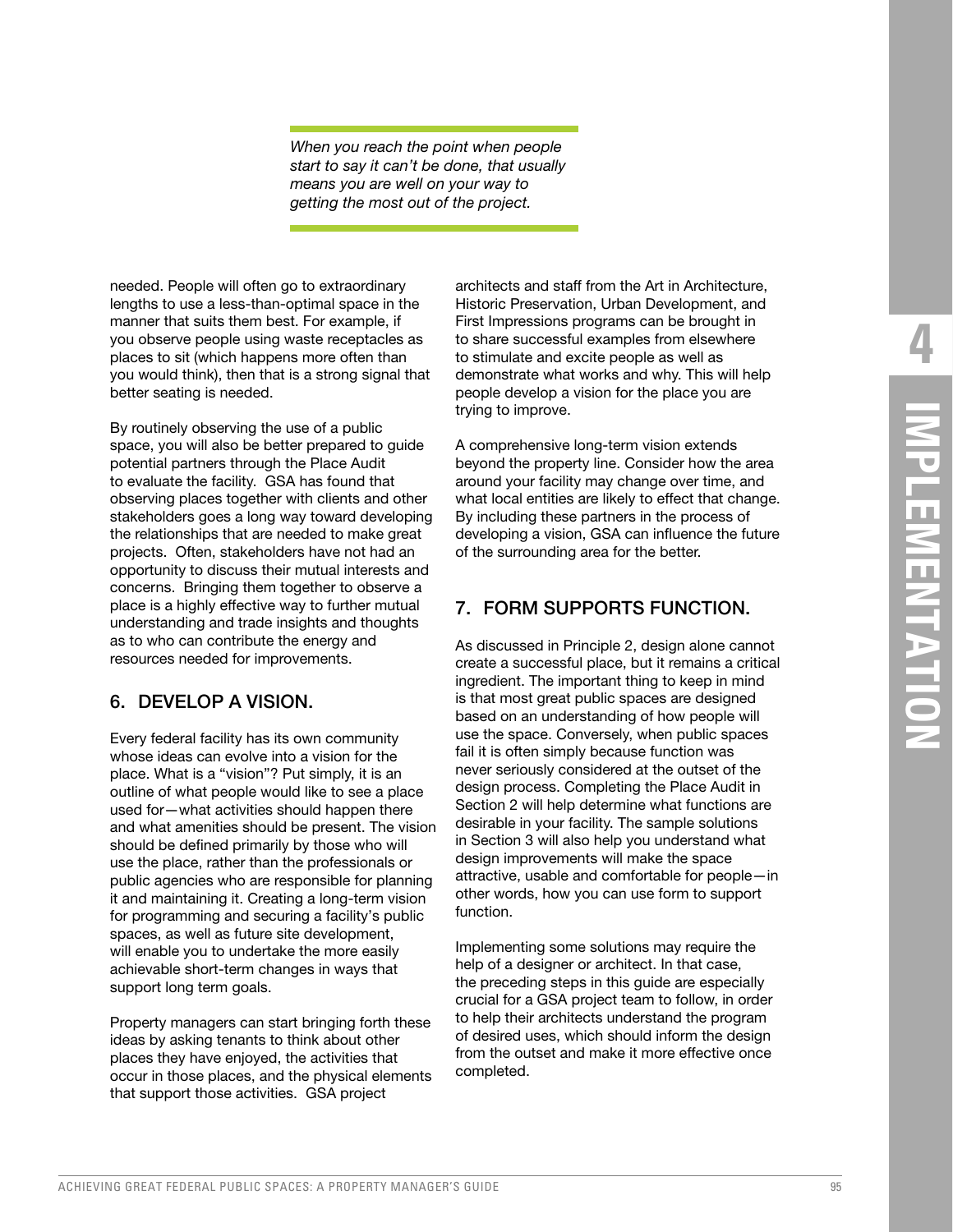*Developing the ability to engage local partners is more critical to success than a large financial investment or capital project.*

#### 8. TRIANGULATE.

"Triangulation" refers to the fact that places with multiple uses are more active, enjoyable, flexible, and stable than locations that have just one use. On the micro scale, it means locating elements in such a way that they play off each other, creating a synergy of activity. For example, a bench, a trash receptacle and a vending cart placed near each other "triangulate" because together, they create a livelier zone of activity than if they were isolated from each other. On a larger scale, triangulation means creating districts with good pedestrian connections and active ground floor uses, giving people several destinations within walking distance of each other.

For GSA buildings, where the mix of activities within a building is mostly pre-determined, triangulation often means being thoughtful about where an agency or activity is placed within the building. The placement of high traffic agencies can be used to activate public spaces, and this typically serves their business interests as well. Placing cafeterias, credit unions, recruiting offices, post offices, or the like on the ground floor with direct physical or visual connections to the outside can improve access and circulation, as well as enhance the image of the facility. Additionally, the ability of these agencies to generate high levels of foot traffic is a key component in attracting partner organizations to program the public spaces of the facility. When the ground floor of a facility is perceived as active, then, for example, a theatre group or farmers market will have a greater interest in using that location. This is the process by which uses at a GSA facility can accumulate and triangulate with each other.

#### 9. START WITH THE PETUNIAS.

To create a good public space requires more than long-term planning and large-scale changes. Many great plans get bogged down because they are too complex, cost too much, or take too long to happen. Starting with quick and inexpensive changes, however, can generate the necessary momentum, commitment and buy-in to make longer-term changes a reality. By showing results fast, like planting a bed of petunias in a formerly colorless plaza, a property manager generates broad additional support for other placemaking efforts. Short-term actions are also a great way to test out ideas and give people confidence that change is occurring and their input matters.

In many of the most successful public spaces, short-term actions occurred at the outset and were evaluated while longer-term planning was in progress. One example is a downtown park that was scheduled for a complete capital restoration. A preliminary step in this expensive, long-term campaign was to set up a book market to draw positive activity. The experiment gave confidence to the organization managing the park's restoration and demonstrated that such uses would draw people. When the park was fully restored several years later, similar types of uses were included in the final plan. Likewise, short-term changes can be made to the interior of a federal building as precursors to a major repair and alteration project. Replacing outdated signs, rearranging lobby furniture to create conversational seating areas, and adding interior lighting can all be done quickly.

Good public spaces don't happen overnight, and people don't have all the answers at the outset. The key is to provide for flexibility – to grow the space by experimenting, evaluating and incorporating the lessons learned into the next steps. It is up to the property manager to "nurture the space" as it grows.

#### 10. MONEY IS NOT THE ISSUE.

Since GSA's primary resources must be directed first toward meeting client needs, funds for pure public space improvements are often scarce. But the lack of money should not be an excuse to do nothing. In fact, too much money often discourages the inventiveness, creativity and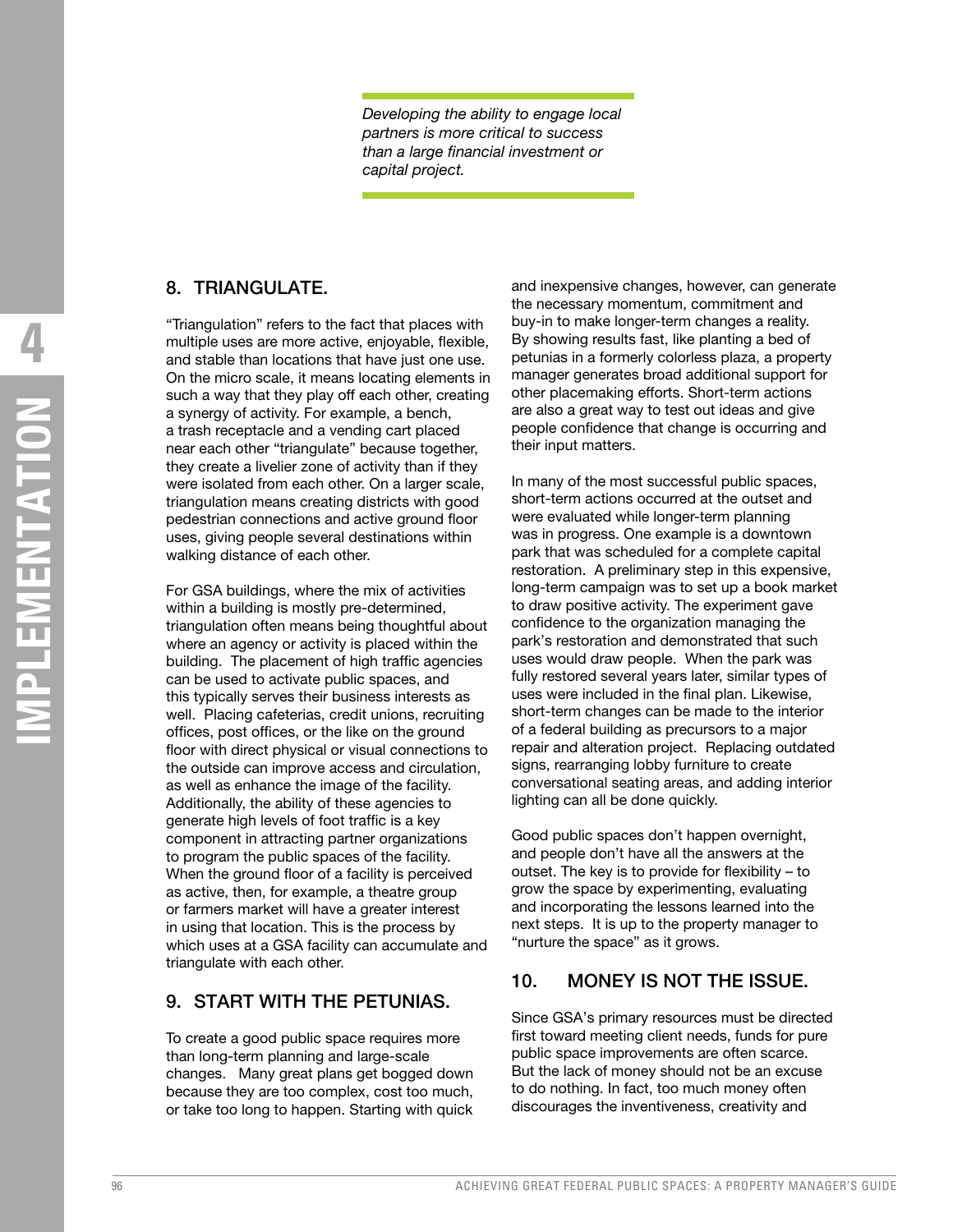persistence required to create a great place, because the pressure to spend it can result in projects that overlook the smaller types of improvements that can have very strong impact. As demonstrated in Principle 9, the way to start achieving GSA's Public Space Goals is through small-scale, inexpensive improvements that have a positive impact at low or no cost. Amenities such as vending carts, outdoor café tables and chairs, umbrellas, flowers, benches, or movable seating are all relatively inexpensive and can get the ball rolling in creating a well-used public space.

It is also important to remember the value of the public space itself to potential partners. In GSA facilities located in Syracuse and Chicago, the location, level of activity, and visibility of the public spaces—combined with the staff's willingness to work closely with local partners elicited significant resources from outside GSA to activate and manage these places (See the Case Studies later in this Section). In the long run, developing the ability to engage local partners in effective management of a space is more critical to success than a large financial investment or capital project (See Principle 11: You are Never Finished).

Most importantly, when the lack of money is a problem, it indicates that the wrong concept is at work—not simply because the plans are too expensive, but because the project has not generated the broad-based buy-in that allows GSA to leverage the resources of others. If the community—meaning both client agencies and outside stakeholders—is a partner in the endeavor from the outset, their involvement will lead to a sense of ownership that will foster support and contributions, which will in turn make the place grow and thrive. In other words, when the community's vision drives a project, resources follow. The most successful public space projects tend to use an incremental approach in which the place grows little by little; accordingly, people become more and more invested as it grows. Such contributions are not necessarily monetary. They may come in the

form of donated goods and services or volunteer labor; the cost of any project is therefore reduced in proportion to the benefits received from these contributions.

#### 11. YOU ARE NEVER FINISHED.

No matter how good the design of a space is, it will never become a true place unless it is well cared for. The reason is that good places are not static. The use of public spaces changes daily, weekly, and seasonally. Given the certainty of change and the fluid nature of the use of a place at different times, developing the ability to respond effectively is absolutely critical.

According to Project for Public Spaces, about eighty percent of any public space's success can be attributed to its ongoing management. A good management structure includes mechanisms to ensure effective communication with tenant agencies and clients and a reliable system for tracking and responding to requests. Applying this structure to public spaces means responding proactively to issues related to the maintenance and programming of a plaza or lobby, and maintaining communication with security personnel, adjacent stakeholders, and city staff in order to identify and resolve problems quickly. Good management, for example, means hosting a range of events, noticing changes in the use of the space and then acting on them, and having the ability to put out items such as movable furniture at a moment's notice.

There are several outstanding public space management models that GSA project managers can follow. The Management Models included in the next section provide an outline of the management structure of the James A. Hanley Courthouse and Federal Building in Syracuse, New York and the John C. Kluczynski Federal Plaza in Chicago, Illinois. Models such as these show the value of GSA-managed public spaces to outside groups and illustrate how these spaces can be activated without placing demands on GSA's limited resources.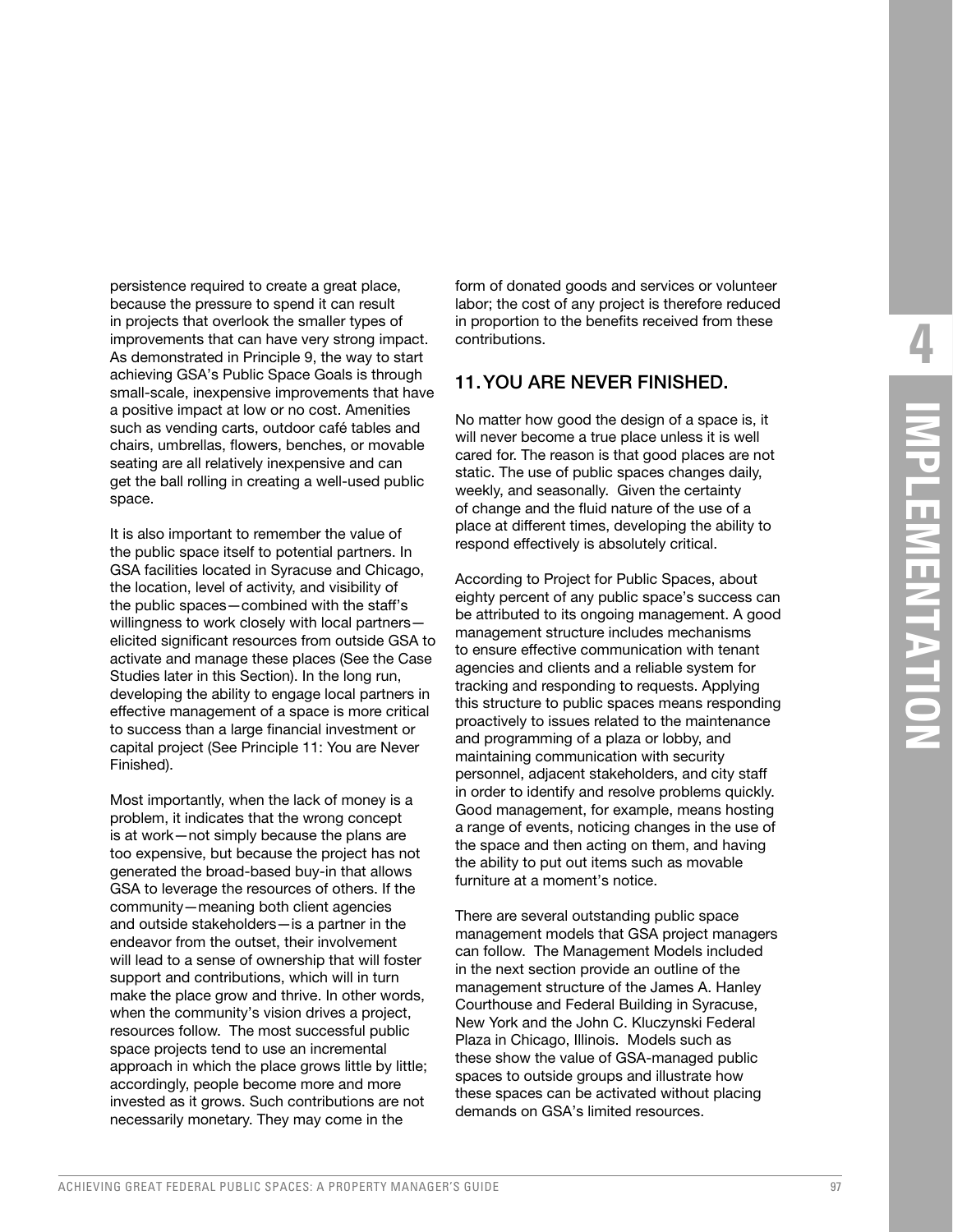# **CASE STUDIES OF PUBLIC SPACE IMPROVEMENTS**

# LOW COST

#### **CHICAGO, ILLINOIS: PUBLIC SPACE PROGRAMMING TURNS FEDERAL BUILDING INTO A CITY-WIDE DESTINATION**

Chicago's John C. Kluczynski Federal Plaza is used regularly for community events, including a popular farmers market, making it a wellknown destination that improves the image of the Kluczynski Federal Building. The farmers market operates every Thursday from May to October. In addition, the Plaza has hosted an annual Oktoberfest, a Job Corps exercise program, and the public schools' "City Year" program for high school seniors, as well as various cultural events, fairs, political rallies and demonstrations. In the warm months the Plaza is used an average of three days per week. The activity in the Plaza helps build partnerships with neighboring institutions and businesses, and generally promotes a sense of community. Following implementation of the farmers market, the facility's tenant satisfaction scores increased. These benefits were realized with very little cost to and effort from GSA.



The weekly farmers market at John C. Kluczynksi Federal Plaza.

#### **Reasons for Success**

Because of the Plaza's central location and visibility, it is in demand for use by outside parties. The farmers market, for instance, is operated in partnership with the City of Chicago. Use of the Plaza includes an agreement with the event sponsor that GSA will not incur any extra cleaning or security costs. GSA provides no more security than it would if there were no events in the Plaza. Chicago bicycle police regularly patrol on the days the farmers market is active, and some large event sponsors, such as those for the eight-day Oktoberfest, provide additional security.

#### **NORFOLK, VIRGINIA: TEAMING UP WITH LOCAL BID TO ACCESS LOCAL RESOURCES**



GSA's management staff and the BID team in Norfolk, VA.

In 2004, GSA's Mid-Atlantic Region signed a services contract with the Downtown Norfolk Council. Under the contract, the Council provides cleaning services to the area around three federal buildings in Norfolk's newly revitalized Granby Street corridor. The Council has also played a leading role in downtown Norfolk's overall improvement, effectively improving the working environment and surrounding neighborhood for the federal workers at GSA's Norfolk facilities. The Council is one of thirty BIDs nationwide with which GSA contracts for services. Unlike private property owners that typically are assessed (or 'taxed') to cover the costs of enhanced district services (including sidewalk cleaning, security patrols, marketing, etc.), as a federal agency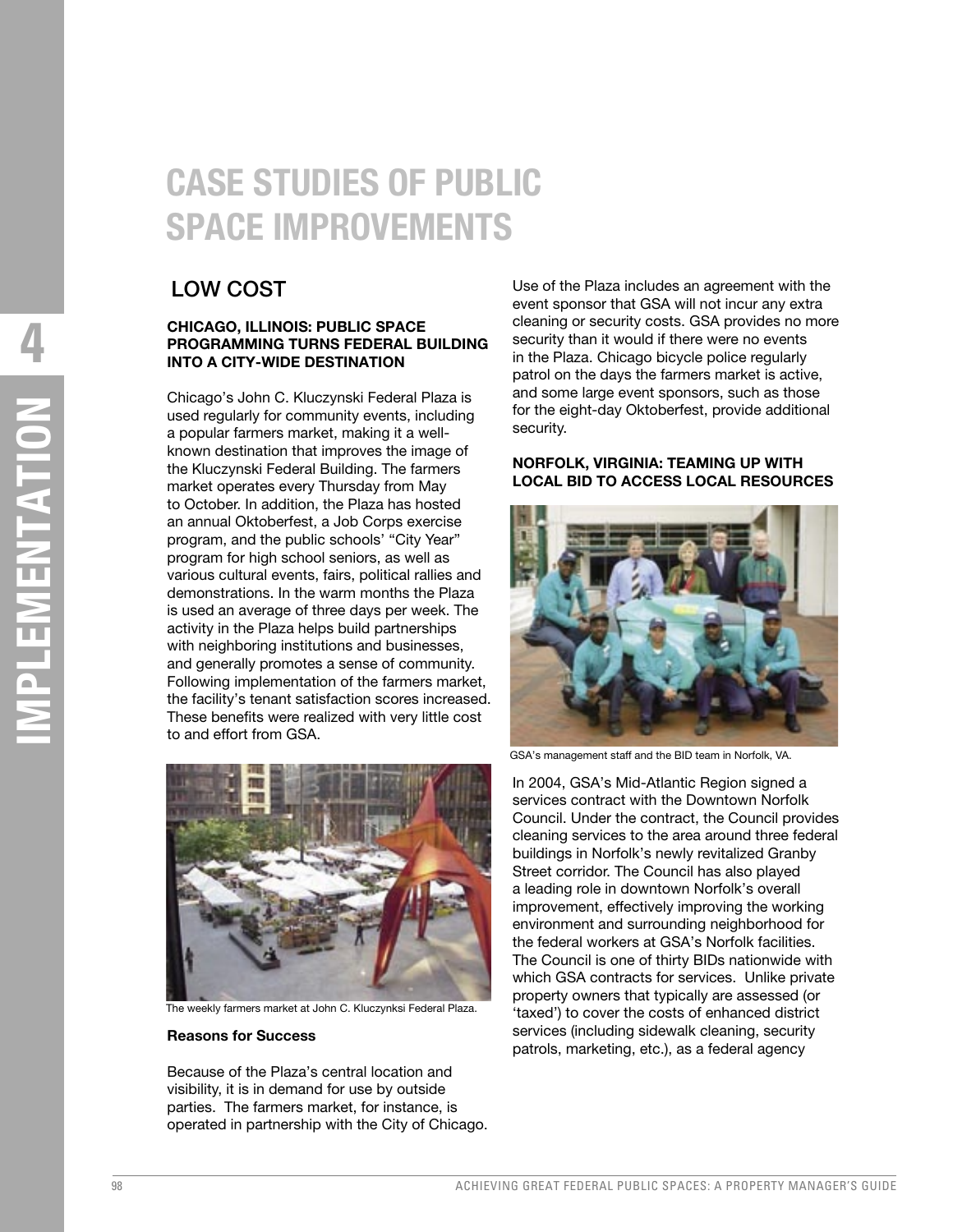# **Management Models**

#### **JOHN C. KLUCZYNSKI FEDERAL PLAZA**

Chicago, IL

**Managed by:** Federal Plaza is owned and overseen by the GSA Property Management Office as a part of the federal complex in Chicago. The property manager's office uses GSA Form 3453, "Application for Use of Space in Public Buildings and Grounds," to review and approve use of the plaza by outside parties. Regular events make a blanket application for the season. Events and programs are managed by their sponsoring organizations.

**Maintenance:** Third parties cover all cleaning and security costs when they use the plaza, so there is no cost to GSA.

**Marketing and Promotions:** GSA does not generally advertise the availability of its public spaces; most organizations approach GSA on their own to inquire about using the spaces. Because of the plaza's central location and visibility, there are many requests for use.

**Challenges:** When the farmers market was first proposed for the plaza, the Federal Protective Services (FPS) was the only group to raise concern. The FPS and city conducted background checks on all proposed vendors, and the city continues to monitor the standard of food sold and enforce health codes.

**Funding:** Other than the BA-54 operating funds already allocated for this facility, which cover the administrative costs and occasional extra cleaning necessary after the events, there is no cost to GSA. GSA charges event promoters a \$25 fee to oversee form processing; the vendors are not charged any fees by GSA.

GSA may only contract for those services that it finds are necessary and beneficial to the federal agencies at the GSA buildings in these districts. In various locations, GSA has contracted for security patrols, streetscape maintenance, or a combination of these and other services.

#### **Reasons for Success**

GSA's property manager has found that the BID contract provides services that improve the working environment for his client agencies at a price that is fair and reasonable to the government. Moreover, the contract discussions between the Council and GSA also led to enhanced coordination on broader downtown issues. As the Council's Executive Director, Cathy Coleman, noted, "Federal building security officers and our own security personnel are working together much better now, sharing information. As valuable as our contract with GSA is, this type of coordination is just as important for keeping the neighborhood a great place to do business."

#### **SYRACUSE, NY: THE BENEFITS OF COMMUNITY PARTNERSHIPS AND INTEGRATED SECURITY**

The "Party in the Plaza" at the Hanley Federal Building and U.S. Courthouse is more than a twenty-year tradition; it's a linchpin of community life in Syracuse, New York. Every Wednesday in the summer, starting at about 5 p.m., the party fills up the plaza and bands perform music ranging from gospel to pop, country & western to R&B. Up to 5,000 people turn out to listen, dance, and enjoy all manner of festival food. "This makes or breaks businesses in downtown Syracuse, it's like another weekend night," says William A. Cooper, president of the UpDowntowners, the volunteer group that organizes the events. On top of that, proceeds are used to provide grants to local nonprofits. In recognition of the event's significance to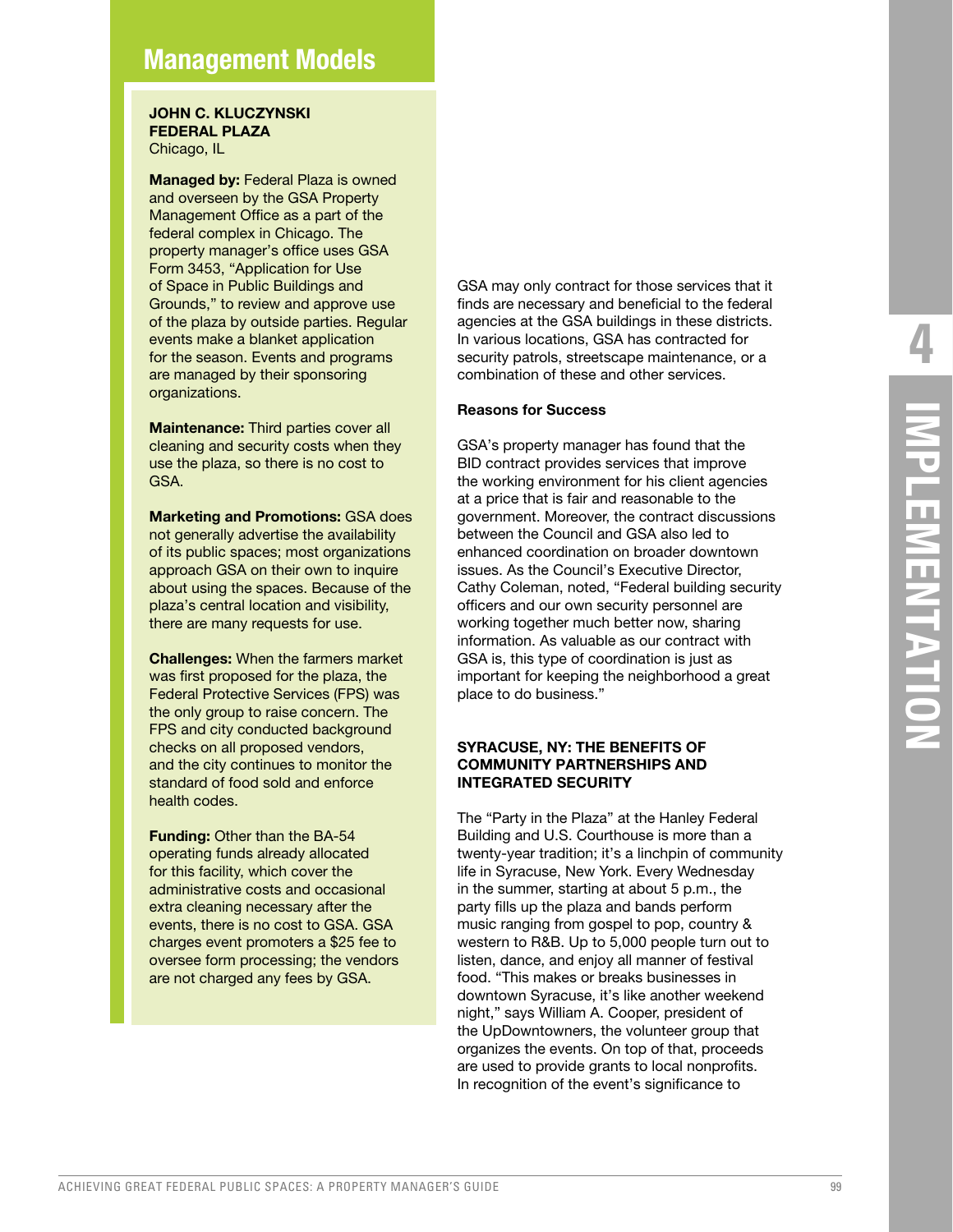# **Management Models**

#### **JAMES A. HANLEY COURTHOUSE AND FEDERAL BUILDING** Syracuse, NY

**Managed by:** The GSA Property Management Center.

**Maintenance:** The GSA Property Management Office handles normal daily maintenance of the plaza. The Syracuse Updowntowers handle all of the sanitation arrangements, as well as clean the plaza every Wednesday after the event.

**Marketing & Promotion: Currently the** availability of the federal plaza is not promoted; most groups wishing to hold an event on the federal plaza approach GSA on their own.

**Challenges:** One of the early major challenges that GSA faced was to decide what role the federal government would take in the "Parties." Initially, the GSA was providing minimal security, sanitation, and restroom accommodations inside the building. However, as attendance grew into the thousands, and security concerns heightened, these contributions became impractical. The GSA Field Office now provides a secure room for counting money, and limited access to and storage in the building. The Updowntowners now provide their own portable restrooms (delivered and removed the same day), cleaning, and most of the security. The Field Office also finds it helpful to work closely with the individuals producing the event to make sure that all promotions are consistent with government rules regarding what may take place on federal property.

**Funding:** No GSA funding is used.



The Party in the Plaza draws up to 5,000 people to the James A. Hanley Federal Building and Courthouse.

Syracuse, GSA received the Updowntowners' "Award for Excellence", given annually to the individual, business or organization that has contributed substantially to the downtown area.

#### **Reasons for Success**

A key reason these arrangements could be worked out effectively is the collaborative relationship between GSA, building tenants, and the UpDowntowners. As part of their planning every year, the Updowntowners put together a proposal about the organization, their licenses, their insurance, and get written approval from every judge in the building. Security for the event was tightened after September 11, 2001. Today security staff observe everybody who enters the site, which has four access points, but there are no metal detectors or searches. More than a dozen uniformed city police are on the scene, as well as FPS officers and contract security, with the UpDowntowners picking up the extra cost. City police and bomb-sniffing dogs inspect every vehicle that comes to the Plaza — including delivery trucks, trailers for food vendors, even the local radio station's promotional van. Security risks were also reduced by moving portable toilets and dumpsters farther from the building, and by banning parking on streets surrounding the plaza during the event. Complaints about the new arrangements have been minimal.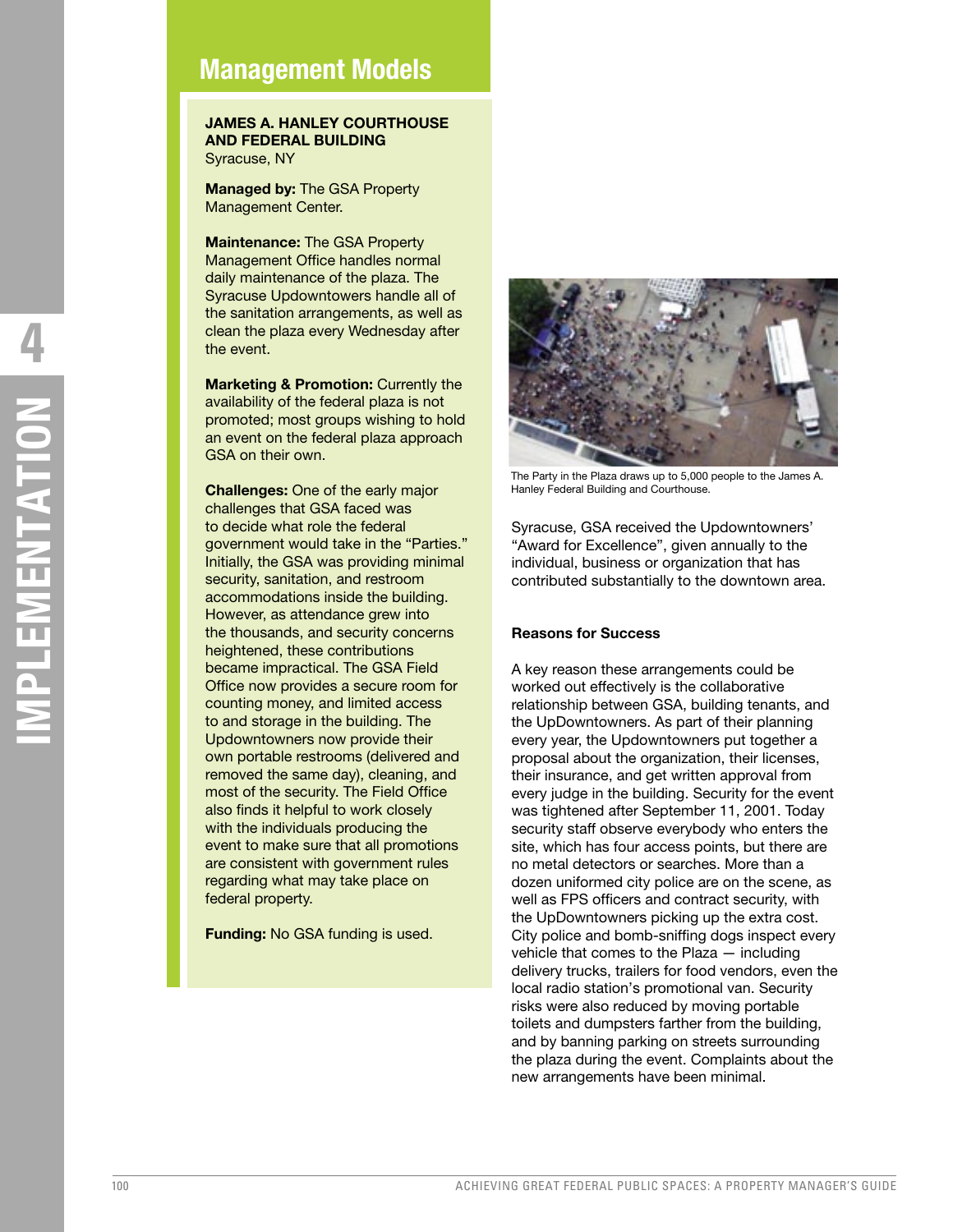# MEDIUM-COST

#### **MARTINSBURG, WEST VIRGINIA: IMPROVING ACCESS, CIRCULATION, IMAGE, AND SECURITY**

Prior to the renovation of the lobby and entryway of the Federal Building and U.S. Courthouse in Martinsburg, West Virginia, the entry was too small for the building, forcing pedestrians to enter directly from the sidewalk with no approach area. Building identification signage was in poor repair, lighting was insufficient at night, and mail and paper boxes cluttered the street in front of the building. Within the lobby, security equipment compromised both entry and circulation while eliminating what little interior public space had existed. Green glazed wall tile and brown quarry tile flooring throughout the interior space projected an institutional image.

Once derelict, the space now receives full public use. Employees and visitors easily navigate sophisticated public spaces commensurate with the important nature of the building's functions. Visitors encounter displays that link the history of the judicial system with the current purpose of the building, further elevating their perception of the federal government. The project won

both the 2003 Excellence in Government Award for Improved Federal Image, Federal Executive Board and the 2002 GSA Design Award Citation.

#### **Reasons for Success**

The simple addition of a vestibule outside the existing entrance has allowed for comfortable passage into the building, improving access and circulation. A mural inscribed with the Charters of Freedom welcomes visitors and directs them to the entrance. The image of the facility is further enhanced by glass and metal walls that harmonize with the building's International Style architecture, establishing a light-filled entry point along the street. Finishes and signage also create a new graphic identity sympathetic to the building's modern roots. Inside the ground floor lobby, the public space has been enlarged and now doubles as a gallery with floor-to-ceiling panels at the perimeter exhibiting the history of the local, state, and federal judicial system.

#### **MONTPELIER, VERMONT: DESIGNING A PLACE THAT WORKS FOR PEOPLE**

For years, Montpelier's International Style Post Office, which occupies the ground floor of a federal building with a mix of federal tenants, was considered an eyesore that disrupted the visual continuity of Main Street and obstructed pedestrian movement between the state capitol and the downtown. Local residents thought the building was neither visually nor functionally integrated with the sidewalk or Main Street. GSA collaborated with the Montpelier Downtown Community Association (MDCA) to enhance the image of this building by creating a user-friendly public space in front of the Post Office.

GSA upgraded the paving in front of the building, relocated mail and news boxes, and reinstalled the benches in a better location. This improved pedestrian circulation and made the space more appealing for public use. The city, under its existing funding for downtown improvements,



Before

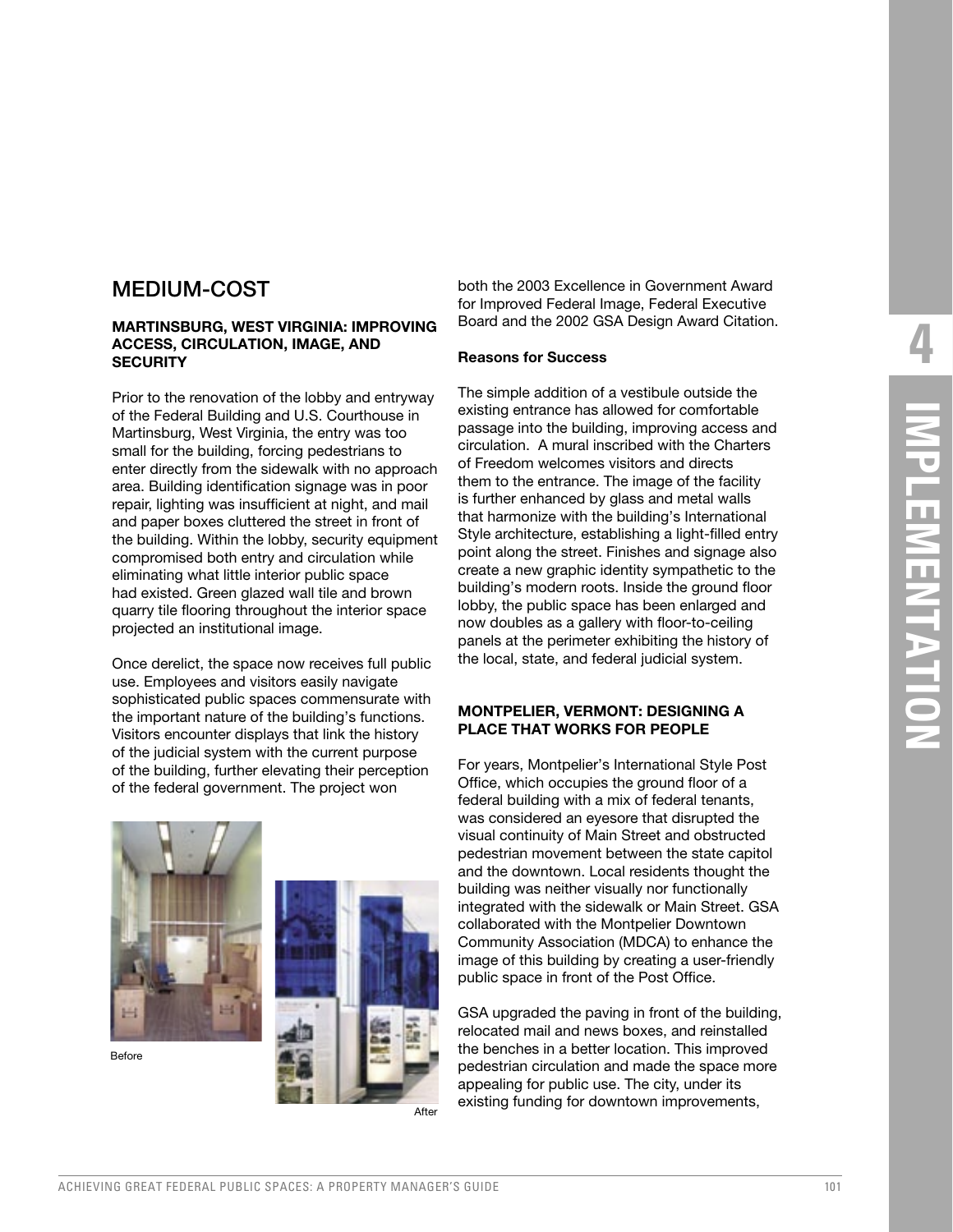

The improved streetscape at the Montpelier Post Office creates better pedestrian connections to downtown.

widened the sidewalks, instituted short-term angled parking in front of the building (at the request of the Postal Supervisor), added landscaping, upgraded the lampposts, and put in new crosswalks on the street leading to the building in order to facilitate safe and direct pedestrian access—all as part of a scheduled water main replacement project. The improvements have also slowed traffic through the Main Street corridor, making it safer for cyclists, pedestrians, and customers of the Post Office and federal offices.

#### **Reasons for Success**

When GSA and community stakeholders worked through the Place Audit together, it became clear that the optimal solution was not MDCA's original request to replace the building's façade. Instead, the Audit findings indicated that people wanted the Post Office to function better as a social gathering place. Generating more public activity would then lessen the detrimental impact of the building's facade on the pedestrian experience between the state capitol and the downtown retail area. While GSA, the Post Office, and the Montpelier community were discussing how to fund and implement the desired improvements, the city revealed plans to replace a Main Street water main. GSA and MDCA contacted the city about opportunities to coordinate this infrastructure project with the Post Office improvements; the cooperative effort led to the implementation of many elements in the community's vision.

#### **SIOUX FALLS, SOUTH DAKOTA: PARTNERS COMBINE TO CREATE A DOWNTOWN GATHERING PLACE**

In February, 2005, GSA's Rocky Mountain regional office convened a public workshop to discuss the design of public spaces around a planned building for the U.S. Attorneys Office in Sioux Falls. The new build-to-suit lease facility

is located next to a beautiful Richardsonian Romanesque federal courthouse built in 1895, just half a block from the busy Phillips Street restaurant district. The street between the two buildings was vacated for security setbacks, creating room for a new public plaza. Completed in the summer of 2006, the courthouse plaza was designed to create an attractive, active public space that supports city improvement plans, creates an outstanding workplace for the U.S. Attorneys, and bolsters long-term marketability for the developer.



A concept diagram of the new square at the U.S. Attorneys Office in Sioux Falls.

The finished plaza incorporates a range of amenities to promote public use, including a water feature using locally-quarried South Dakota Granite, a small amphitheater for public speeches and performances, a small food kiosk for lunch and snacks, an outdoor café and seating areas, an area for games, attractive seasonal displays of flowers, and locations for temporary sculpture. It is regularly the site of programmed activities, from horse-and-carriage rides to "Hot Summer Nights," a recurring event that features music and food vendors. Access and circulation have also been improved—both within the public space itself and between the GSA facilities and the neighboring downtown with better informational signage and maps of other downtown destinations. Future goals involve making the GSA property an effective link between nearby residential areas and the commercial district downtown by improving the walking environment around the plaza.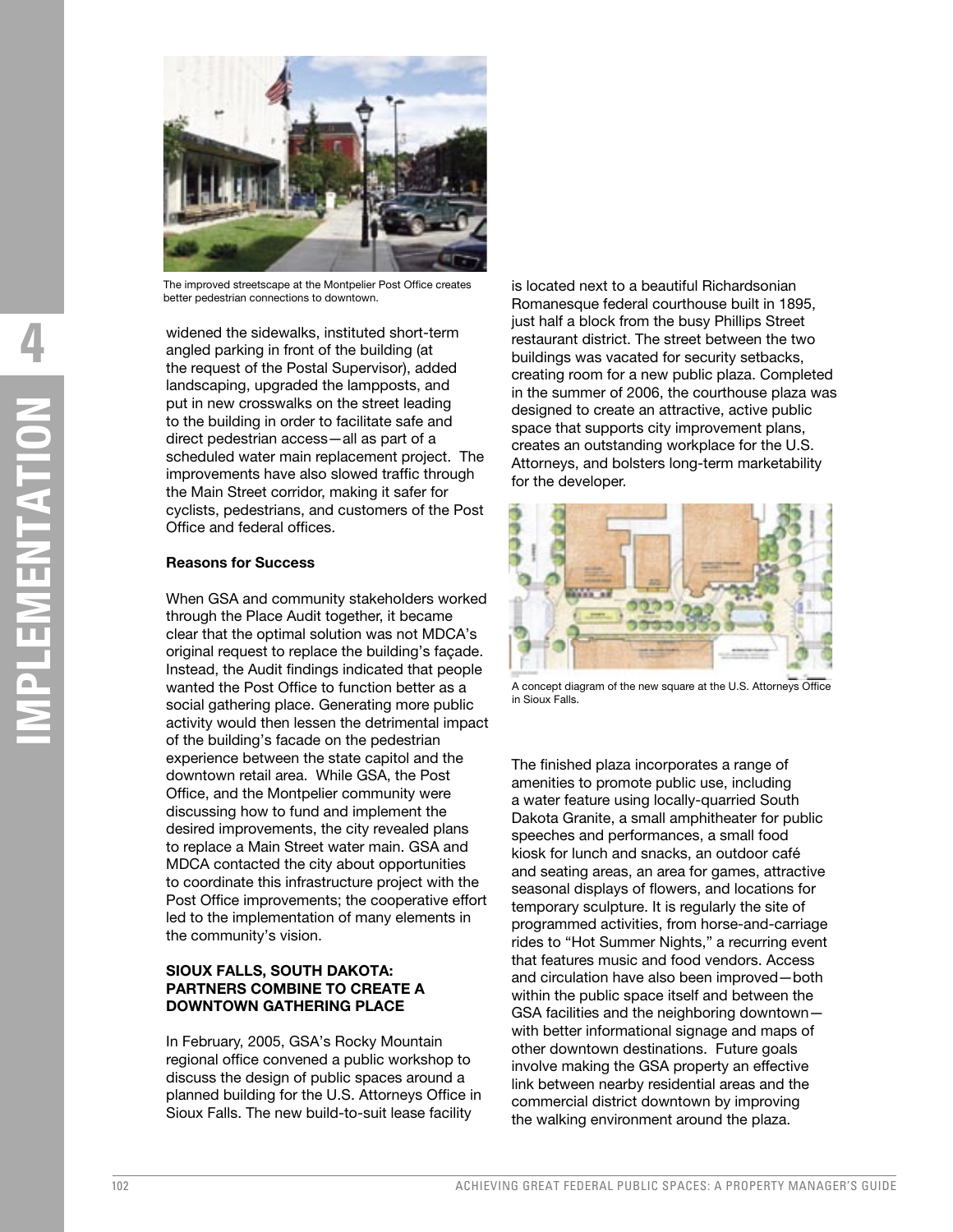Ideas include adding trees, plantings, murals, pedestrian scale lighting, and better crosswalks.

#### **Reasons for Success**

At the initial workshop, participants based their ideas on how best to support public use of the square. The U.S. Attorneys Office, federal District and Bankruptcy courts, U.S. Marshals Service, GSA, city planners, Main Street Sioux Falls, local arts organizations, private developer Stencil Development, project manager The Winkels Group and project designer Koch Hazard Baltzer Architects all participated in the workshop, which was facilitated by Good Neighbor consultant Project for Public Spaces. "The workshop helped all of us to think in new ways and at new levels. Public space is more than a landscape. It is about people and connection, sustainability and pride. The experience transformed how we will approach our work in the future," says GSA project manager Janice Dinkel.

Following the workshop, the collaborators formed a working group that successfully saw the project through the phases of planning, implementation, and ongoing management. "The working group is like an impromptu board of directors for plaza management," says Dan Statema of Main Street Sioux Falls, a coalition of downtown businesses that oversees programming and maintenance. "The plaza created new opportunities for cooperation between businesses, GSA, and federal agencies, and it will continue to do so."

### HIGH-COST

#### **DENVER'S FEDERAL DISTRICT: THE VALUE OF INCREMENTAL PLACEMAKING**

Denver's Federal District occupies four square blocks near the heart of downtown, including the Byron Rogers U.S. Courthouse and Federal Building—a modern complex with 1,200

employees—and a new courthouse annex completed in 2002. To coincide with the addition of the \$75 million courthouse, GSA initiated a multi-phased repair and alteration project of the District's public spaces, planned by Project for Public Spaces, First Impressions IDIQ consultant Gensler, and Civitas, a landscape architecture firm. The project included a \$1.6 million reconstruction of the Byron Rogers plaza, funded as a GSA First Impressions project.

At the time, the plaza was little more than "an expanse of sprawling concrete with not much going on," according to GSA's Al Camp. During the McVeigh trial, the facility bunkered down, adding perimeter security barriers and banning parking from adjacent streets. The office tower entrance was also dysfunctional, obscured in a corner of the plaza and too small to accommodate a modern security checkpoint, resulting in long queues. Some tenants were so unhappy they asked to leave.

GSA began looking at ways to renovate the plaza and soon realized that success hinged upon developing a plan for whole area. Changes evolved over time, beginning with simple design and maintenance steps that improved usability and appearance, such as adding benches near sidewalks and planting flowers at street corners, near building entrances and atop concrete security barriers. An "ambassador" began greeting visitors at a podium, dispensing directions and other assistance. The space was also programmed with special events, such as a festival celebrating cultural diversity and a giant cookout. These small-scale public space improvements were financed through GSA operating funds. They not only signaled that longer term changes were planned, they also resulted in increased use of the plaza and immediate positive feedback from employees and the public.

The longer term improvements were implemented gradually over a span of four years.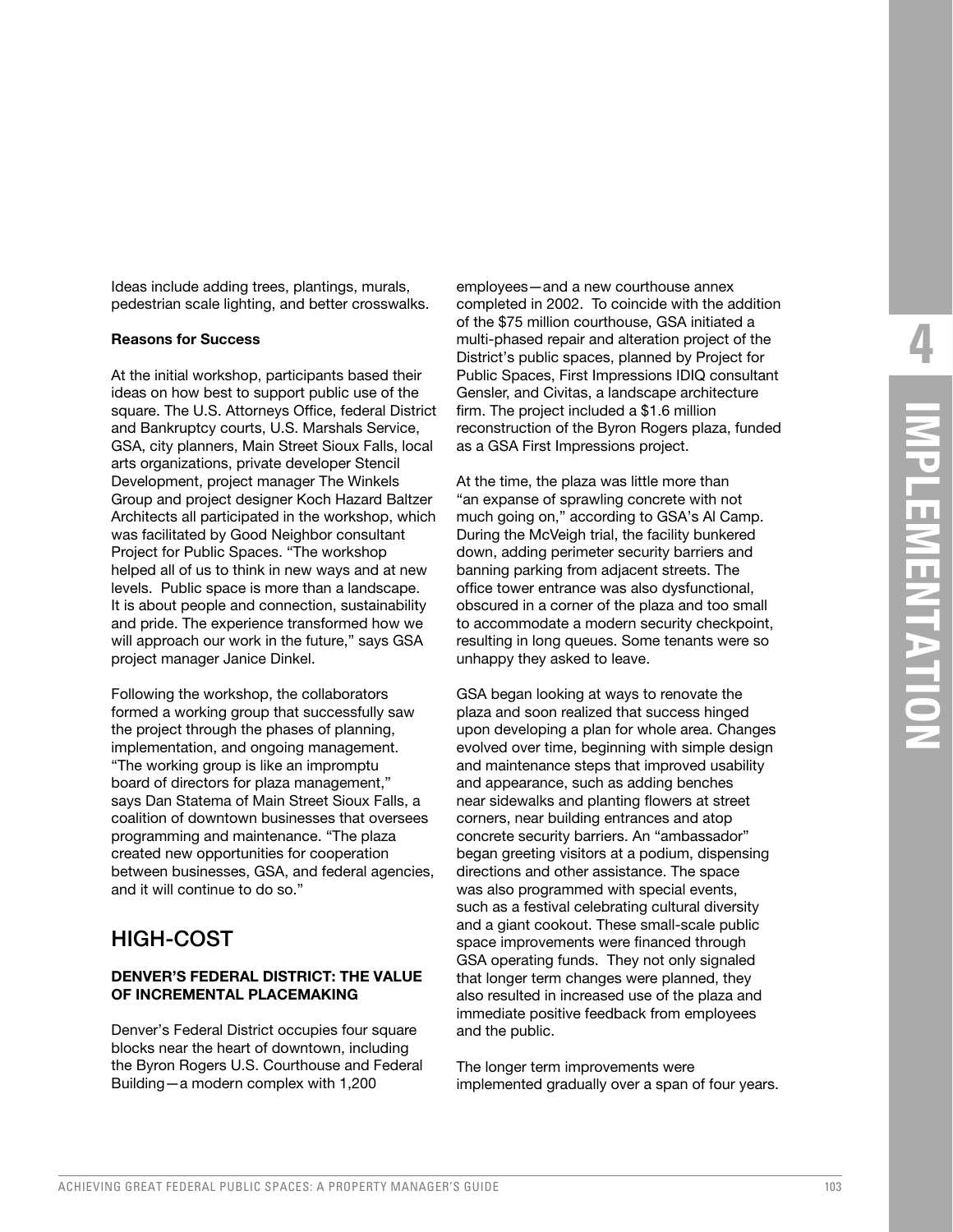Before After





Today, well-designed permanent security barriers around the plaza have replaced the clunky temporary barriers, while new benches and seating added to grassy areas create a welcoming space for employees wishing to sit or eat lunch outside. A new

After After After After After

# **Reasons for Success**

entrance pavilion yields a more efficient security process while respecting the historic character of the building. New features at the rear of the courthouse improve the blank facade on that side: landscaping makes a reinforced wall seem less like a security feature, and an Art in Architecture commission by artist Jim Campbell enlivens the building with a kinetic light show that represents scenes of the American West.

Throughout the design process, plaza and annex improvements were tied into broader goals for the area. Representatives from federal tenants, city agencies, cultural groups and civic groups, as well as surrounding property owners, took part in the process. Partner contributions included: a day-care center mural painted by a local youth service organization; new trees along the rail line that passes through the area, courtesy of the Denver Regional Transportation District; and art for the courthouse interior on loan from a local foundation. In addition, the city played a role in infrastructure improvements. For example, the annex project involved the construction of a tunnel to the Rogers Courthouse under the street, which meant the street and sidewalks had to be reconstructed. To fully leverage this construction, the plan called for working with the city to narrow the street and improve the pedestrian environment.

The renovated plaza and new courthouse annex now provide a friendlier place for federal workers and people visiting these federal facilities, and have acted as a catalyst for public and private investment.

The improvements to the Denver Federal District gained credibility and support from tenants and other stakeholders for two main reasons. First, although the scope of the project called for major capital investment, changes began at a small scale, using operating funds. The quick improvements built momentum for what came later. "This shows there is a lot a building manager can do on their own," says Tim Horne, manager of the properties in the Federal District.

Second, community partners were sought from the outset, and their participation in both infrastructure projects and event programming turned out to be invaluable. "It's extraordinary to see a local face on a federal agency, to see this process engage the local community so intimately and think about these issues at such a fine grain," notes Denver City Councilmember Susan Barnes-Gelt. The successful changes at the Federal District are thus an outgrowth of GSA's commitment to make its buildings not only better places for workers and visitors, but also better neighbors in the communities where they are located.

#### **3RD AND C STREETS IN SOUTHWEST DC: BUILDING A GATEWAY TO THE NATIONAL MALL**

GSA's National Capital Region is in the midst of a public space visioning and planning process that will turn a confusing, barren area near the National Mall into a lively public amenity